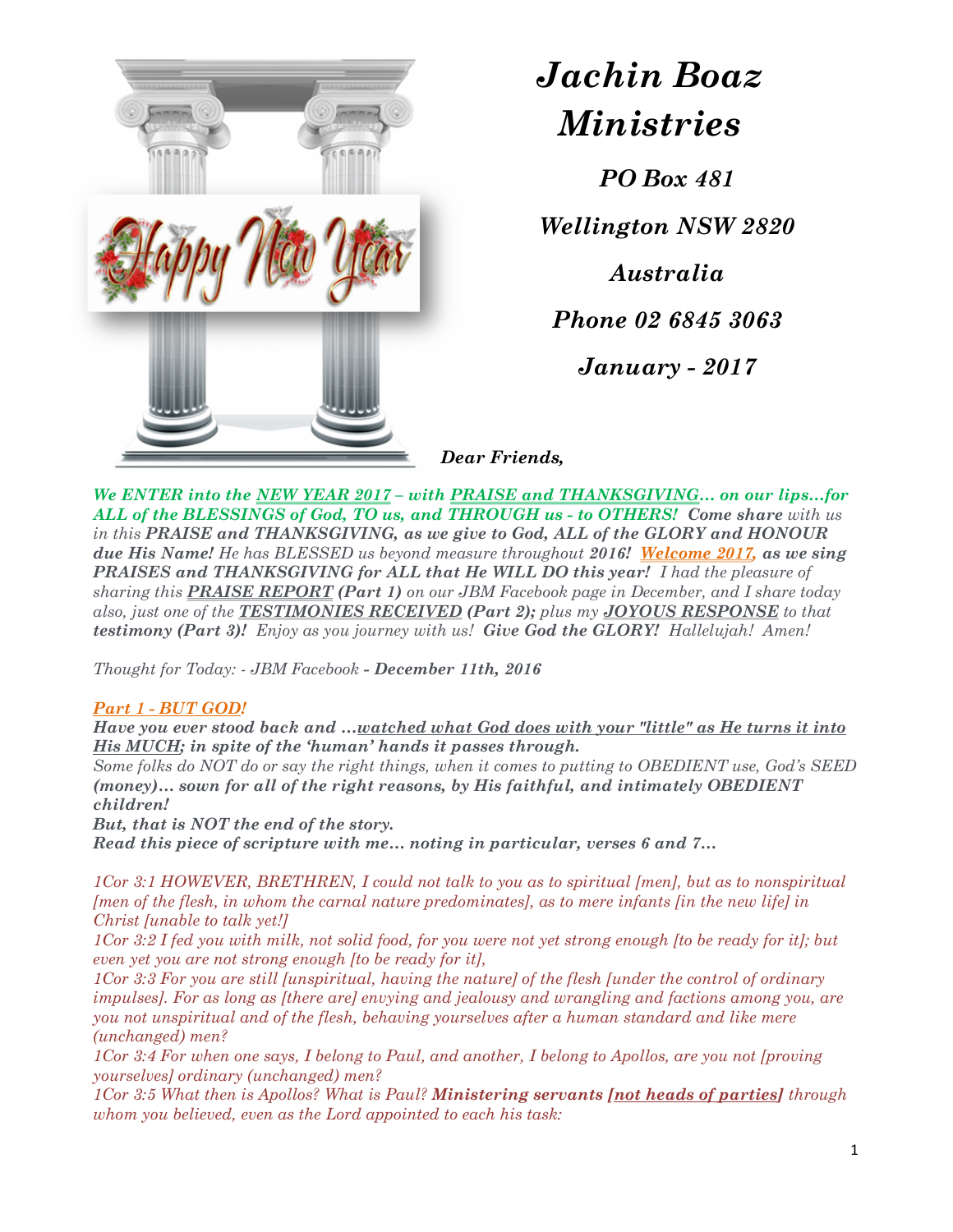$1C$ or 3:6 I planted, Apollos watered, but God [all the while] was making it grow and [He] gave the increase.<br>1Cor 3:7 So neither he who plants is anything nor he who waters, <u>but [only] God Who makes</u>

 $\frac{\textit{it}~\textit{grow}~\textit{and}~\textit{become}~\textit{greater}}{1Cor~3:8~\textit{He}~\textit{who}~\textit{paths}~\textit{and}~\textit{he}~\textit{who}~\textit{vates}~\textit{are}~\textit{equal}~(\textit{one}~\textit{in}~\textit{aim},~\textit{of}~\textit{the}~\textit{same}~\textit{importance}~\textit{and}~\textit{or}~\textit{in}~\textit{in}~\textit{in}~\textit{in}~\textit{in}~\textit{in}~\textit{$ 

esteem), yet each shall receive his own reward (wages), according to his own labour.

1Cor 3:9 For we are fellow workmen (joint promoters, labourers together) with and for God; you are God's garden and vineyard and field under cultivation, [you are] God's building. [Isa. 61:3.] (Amp)

I LOVE that.

BUT God!

Thank You Jesus - that You ALONE have OVERCOME the world, on our behalf. (John 16:33) Thank You Father God, that EXACTLY the purpose, You have assigned for the SEED that has been sown... WILL COME to PASS.

You said -Your Word will NOT go out and come back VOID. (Isaiah 55:11) Hallelujah! But it WILL accomplish ALL that You have assigned for it!

Whoohoo! That's shoutin' time for me, about there; Because, I have surely SOWN some SEED into God's kingdom over the years – and I have learned, **that you cannot OUT-GIVE God.** GIVE and it shall be given to you…

Luke 6:38 Give, and [gifts] will be given to you; good measure, pressed down, shaken together, and running over, will they pour into [the pouch formed by] the bosom [of your robe and used as a bag]. For with the measure you deal out [with the measure you use when you confer benefits on others], it will be measured back to you. (Amp)

 $So$  – you see, my harvest will come in; **because Jesus said it would – and I BELIEVE Him!** Some of it will not happen till we get to glory... but that is  $OK$  too. Because then it will be CELEBRATION time, for ALL of us, and I LIKE to SHARE! Amen!

In order for me to be BLESSED, I NEED to see YOU BLESSED! It's called Sowing, Reaping and Harvest! One SOWS! Another WATERS! BUT God… GIVES the INCREASE; the HARVEST!

Yep! You read it right! Got nothing to do with YOU or ME... ONLY God! Sorry to burst your little 'ego bubble'... **BUT God!** 

He ALONE gathers into His barn; those ONLY - whom He has DRAWN - to His Holy Spirit's whisper; and who have HEARD and OBEYED His instructions, with a spirit of repentance! There is a reminder of the **OTHER side of the OBEDIENCE walk ... BLESSING!** 

Now  $\ldots$  what is interesting for me today, (11th December 2016) is a simple little... Tick of Approval' that we received here at Jachin Boaz Ministries, after lodging our official annual documents with the government. And we all know the scripture that says …

Mark 12:17 Jesus said to them, Pay to Caesar the things that are Caesar's and to God the things that are God's.

You can find similar in... Matthew 22:21 They said, Caesar's. Then He said to them, Pay therefore to Caesar the things that are due to Caesar, and pay to God the things that are due to God. Here is another example of God making mention of something MORE than ONCE! So you NEED to LISTEN! But there is another scripture that I LOVE… Pro 13:22 A good man leaves an inheritance for his children's children, but a sinner's wealth is stored up for the righteous. Isn't that… a wonderful thing! BUT God!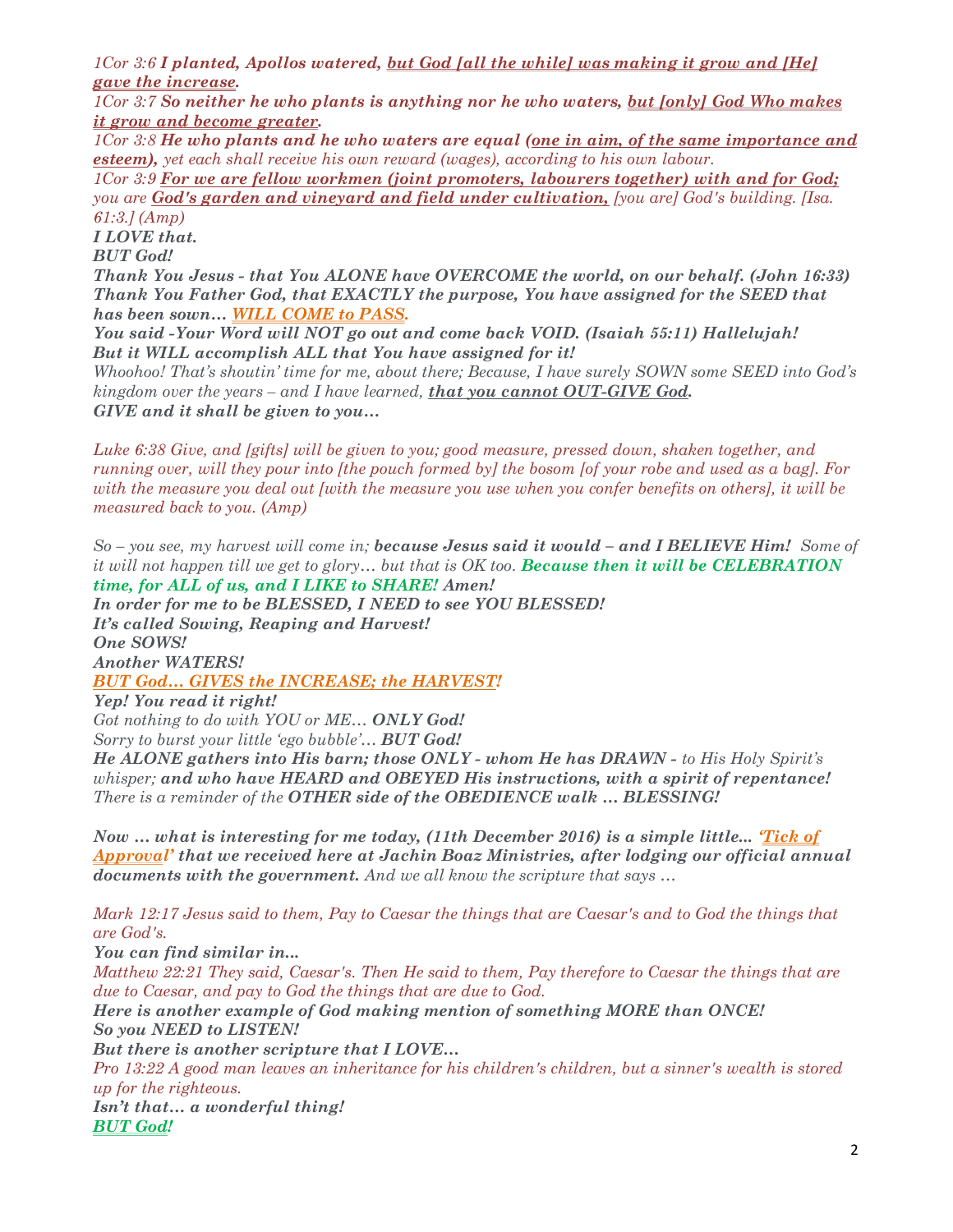### ONLY God could do that.

He will supernaturally transfer the devil's money into your account; if you'll just let Him! And though the CHURCH is spiritually BLIND to so many of these TRUTHS, the WORLD will occasionally surprise you with a... Tick of Approval'; regardless of the fact  $...$ that you haven't asked, or implied in any form, the DESIRE for such recognition… you RECEIVE from the Lord, His FAVOUR, via 'Caesar's' hand.

WOW! I LOVE the way You work Lord.

I LOVE that You recognize the BLESSINGS shared, and the lives SAVED and ENCOURAGED in the FAITH, via those associated with Jachin Boaz Ministries. You are an awesome God.

Yep…

BUT God. Amen.

John 16:33 I have told you these things, so that in Me you may have [perfect] peace and confidence. In the world you have tribulation and trials and distress and frustration; but be of good cheer [take courage; be confident, certain, undaunted]! For I have overcome the world. [I have deprived it of power to harm you and have conquered it for you.] (Amp)

Thank You Father God for providing for us the OVERCOMING POWER to DO, all that You would ask of us.

Thank You for the FAVOUR that has been bestowed upon us, as You walk ahead of us, and get the attention of 'the world'.

It is VERY humbling to KNOW that You care that MUCH for us. But it is even MORE humbling to KNOW that You CARE EVEN MORE for those, for whom WE CARE.

Our resources are so FRAGILE and FINITE … BUT God!

BUT GOD... is into the MULTIPLICATION game! Whoohoo! Hallelujah! He takes our FRAGILE little FRAGMENTS, and multiplies them into His MUCH… for those who RECEIVE, just as He did for that crowd of people; the day He fed them, with the little boy's lunch. Thank You Jesus! What a JOY it is to walk this earthly journey WITH YOU!

It was my pleasure to  $GIVE$  this PRAISE report, to our government's agency today  $(11-12-2016)!$ Thank you for journeying with us!

"Our ministry (JBM), though extremely SMALL in number, and income; uses EVERY dollar it receives, to assist those less fortunate. That IS the Gospel of Jesus Christ – to Go Ye! Amen! And we are BLESSED to report, that people's lives have been SAVED, NOT just unto SALVATION – but ALSO by surgery, and medication, and food and shelter, and MOST of all – education; both SECULAR and SPIRITUAL - ALL provided by JBM this year. We GIVE ALL of the LITTLE we get, and WATCH what God DOES with our LITTLE, to achieve His MUCH – miraculous, end-results! To God be ALL the Glory. Amen and Amen!"~~~

Just today (01-01-2017) I received this TESTIMONY... Thank You Jesus! (NOT the only one, but one of a number received)... and so I share it with you, as part of our **PRAISE and THANKSGIVING** - Welcome to 2017!

### Part 2 - Testimony of Carol Ann Barka…

"Thank You Lord, Who always causes us to triumph in Christ Jesus.

January 2016; as I sat on a chair and looked down my driveway, I said 'goodbye' to Queensland and could not believe, that God had delivered me! I cried as my goods were loaded into a container. I had never had a professional removalist, move me anywhere, before that day.

Thanks to Jachin Boaz Ministries, and spiritual partners of this, so vital - ministry, I had left danger behind, to go home to NSW where I was born. The LOVE of this ministry… of God's work, caught me by surprise, and I was completely overwhelmed by God's grace.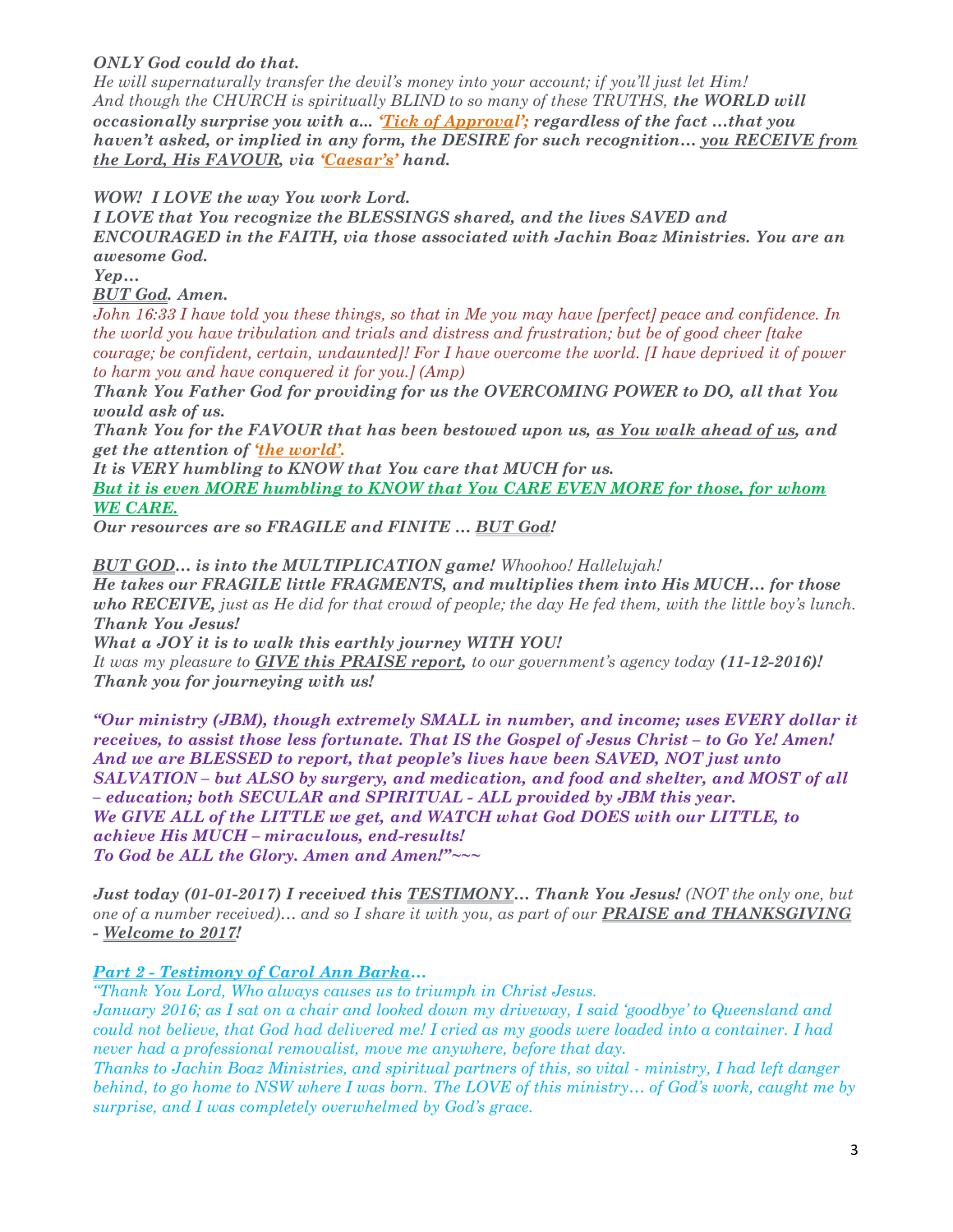I often think… if we put ourselves in the way to be helped… God pours out the blessings, and the increase, and the means – plus LOVE; ALL …His work!

During 2016 I have been set FREE… delivered, and in a right relationship with God. I thank the Lord for Jachin Boaz Ministries, as they took up the shield of FAITH - to BELIEVE for GREATER things for the brethren. Just like Jesus, they went ALL the way, to help me, in every area of my life. Thank you so much. I am THANKFUL, and will NOT forget the kindness and LOVE they shared with me. Thank you so much, Jesus! (John3:16-17)"

John 3:16 For God so greatly loved and dearly prized the world **that He [even] gave** up His only begotten (unique) Son, so that whoever believes in (trusts in, clings to, relies on) Him shall not perish (come to destruction, be lost) but have eternal (everlasting) life.

John 3:17 For God did not send the Son into the world in order to judge (to reject, to condemn, to pass sentence on) the world, but that the world might find salvation and be made safe and sound **through Him.** (Amp) Amen and Amen!~~~

#### Part 3 – My JOYOUS REPLY!

I continue to give to God ALL of the PRAISE and THANKSGIVING due His Name… as I share my response to Carol Ann, and to ALL who will journey with us - Heavenward, BLESSING the brethren, as DISCERNMENT instructs… throughout this New Year - 2017!

God bless you Carol Ann, darling, for He TRULY does LOVE you.

My favourite part of that scripture... APART from the AWESOME FACT that God was the ORIGINAL "giver" ... and our ROLE MODEL; He GAVE us Jesus; our FREE (but NOT cheap) PASS to Heaven ...I personally LOVE this next part of verse 17, "...but that the world might find SALVATION and be made SAFE and SOUND THROUGH Him." Amen! Love those three "S" words... SALVATION – SAFE – SOUND! And the fact that it can ONLY be achieved THROUGH Him! Yeah! That's shoutin' time about there! Glory!

As we LEARN - sitting on His lap, and sharing the INTIMACY of our relationship, we HEAR His 'heartbeat' and His 'whispers' to us... to GO YE! Whatever He whispers in our ears - we MUST DO! That's called OBEDIENCE! And God always rewards OBEDIENCE! I am SO glad you, Carol Ann, were part of His REWARD this year. And I am SO excited to see what else He DOES; IN us; and THROUGH us; this coming year - 2017!

Watch this space! Our God is an AWESOME God. Hallelujah! And He just so happens to SPECIALIZE in MULTIPLICATION - NOT division! So prepare your spirit to RECEIVE from His Hand, this year! NO seeds of BLESSING, from His Hand, can GROW in UN-fertile soil... so be SURE you tend the "garden" of your heart, diligently, to be found a deliciously soft landing place, for EVERY whisper He has for you; this year  $-2017$ !~

We are so full of PRAISE and THANKSGIVING to God, for ALL that He has made possible, via our (Jachin Boaz Ministries) OBEDIENCE, throughout this PAST FIVE YEARS! The 'ripple effect' has been felt globally; Amen; and CONTINUES to send out 'those' circles! And Heaven will reveal the HARVEST. His Word will NOT go OUT and come back VOID! He is a PROMISE KEEPER! Unlike us – God is NOT fickle! What God SAYS – God SEES – Yesterday, Today and Forever! And  $-I$  usually HEAR Him the FIRST TIME... so no need for Him to cook His "spiritual cabbage twice", so-to-speak. Selah! Mind you, if you require to be SURE that you are SURE, by ALL means ASK Him to RE confirm, many times if necessary… BEFORE making decisions, that could come back to bite you. He LOVES that we ASK. But He LOVES it MUCH MORE, when we HEAR Him SPEAK the FIRST TIME. That's called INTIMACY! The other is ASSURANCE! **Don't get the two confused.** There is NO confusion in Christ, remember! But should you, like me, get it wrong on occasions; **REPENT and start again!** He is the God of second chances! Hallelujah!

Meantime - let's continue to work TOGETHER (1Cor 3:9) in a spirit of UNITY, and GIVING; and see those three "S" words BLESS the boots off as many others, as God purposes. As God draws them to Himself; He will introduce to us, those whom He chooses to BLESS, via our exercising of Holy Spirit discernment, and OBEDIENCE!